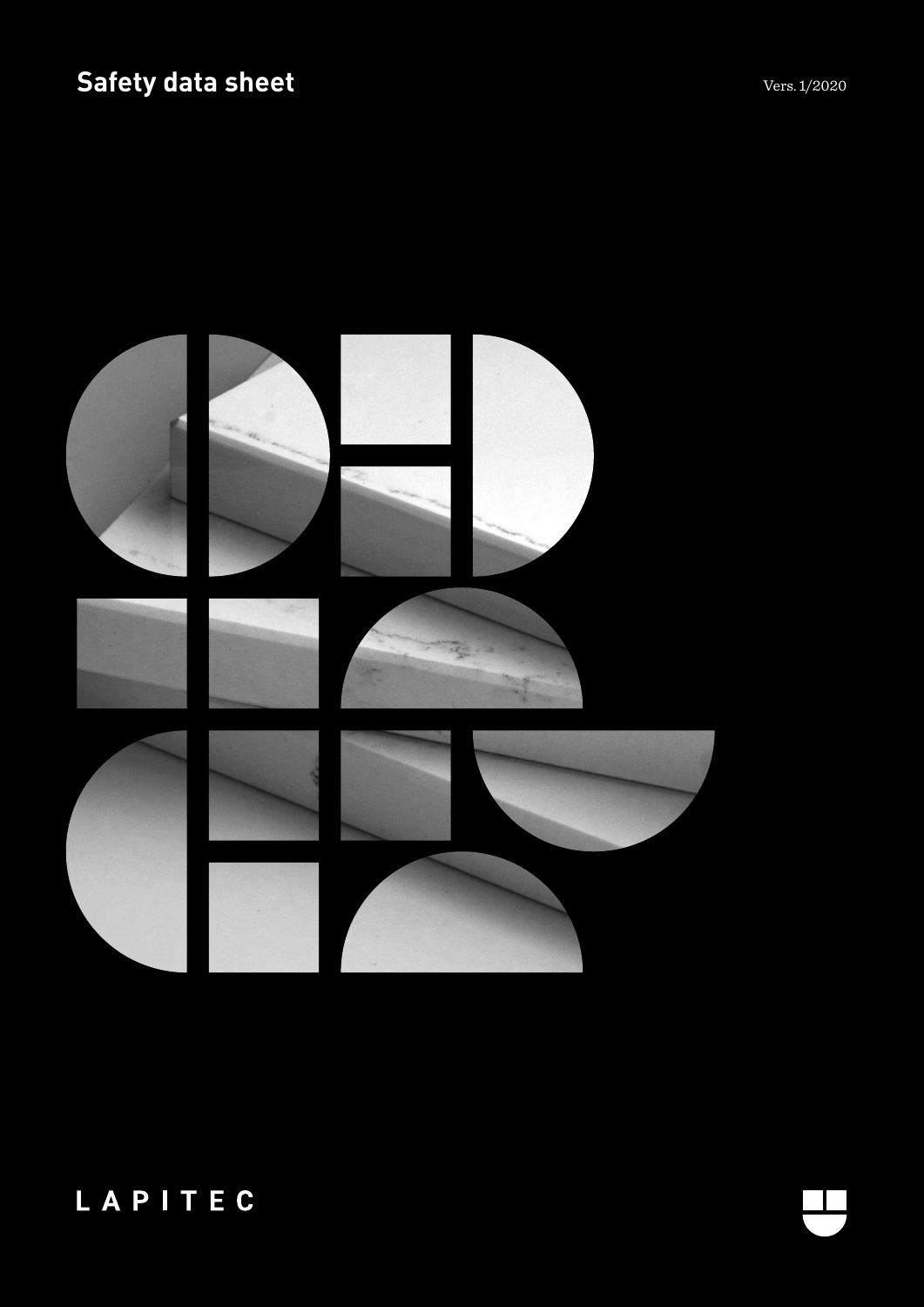### **Index**

- 1. Identification of the product and of the company/undertaking
- 2. Hazards identification
- 3. Composition/information on ingredients
- 4. First aid measures
- 5. Firefighting measures
- 6. Handling and storage
- 7. Exposure controls/personal protection
- 8. Physical and chemical properties
- 9. Stability and reactivity
- 10.Toxicological information
- 11. Ecological information
- 12.Disposal considerations
- 13.Transport information
- 14.Regulatory information
- 15. Other information

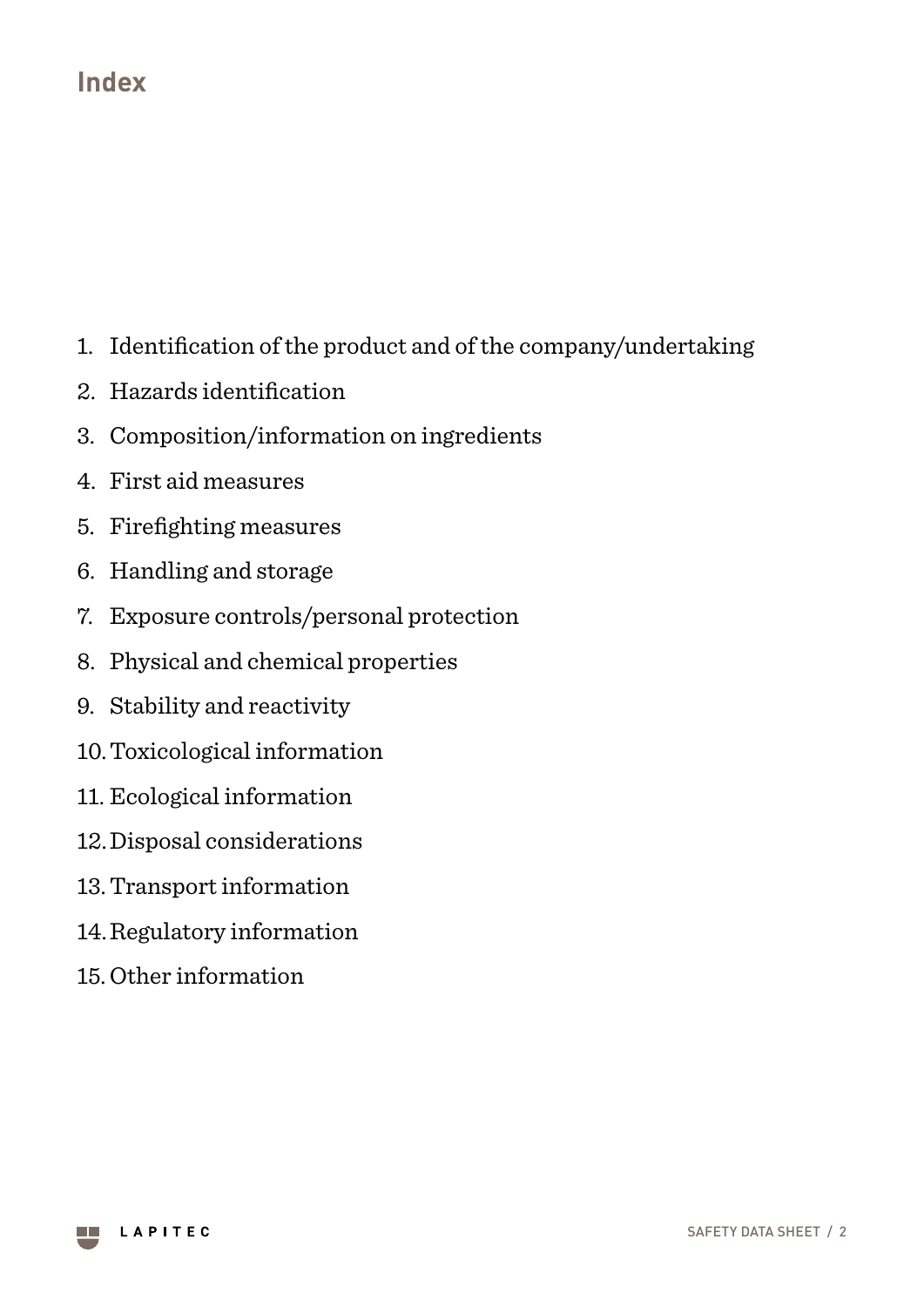**1. Identification of the product and of the company/ undertaking**

This document is not a Safety data Sheet, as it is not required for the product, in accordance with art.31 of EC Regulation No.1907/2006 (REACH).

#### **Product identifier**

|--|--|

#### **Details of the supplier of the Article Information data Sheet**

| E-mail address of the competent person responsible for |  |
|--------------------------------------------------------|--|
|                                                        |  |

#### **2. Hazards identification**

#### **Classification of the substance or mixture**

The product is not classified as hazardous pursuant to the provisions set forth in EC Regulation 1272/2008 (CLP) (and subsequent amendments and supplements) due the product is considered an article so it is out of the of the application field.in this regard, drawing up a label in accordance with the provisions of Title III of CLP regulation is not necessary.

#### **Other hazards**

If the product is to be cut or milled, since the material mainly consists of siliceous aggregates, the dust possibly generated contains silica (SiO2). Adopt suitable risk management measures in case there is the creation of dust.

#### **3. Composition/information on ingredients**

The product described in this document is a slab of sintered stone. Lapitec® is made of Silico-Aluminates, Amorphous Silica, Crystalline Silica, Zirconium Silicate and Inorganic Pigments. The amount of Crystalline Silica is minor than 11% by weight. For the purpose of completeness of information, the classification according to Regulation (EC) no. 1272/2008 envisaged for crystalline quartz powder (respirable fraction) is provide as follow:

| Identification              | Classif. 1272/2008 (CLP) |
|-----------------------------|--------------------------|
| Crystalline Silica (Quartz) |                          |
|                             |                          |
| CE 238-878-4                |                          |

Important to note that, in accordance to Directive (EU) 2019/130 (Carcinogenic Directive), IARC (International Agency for Research on Cancer) and ACGIH (American Conference of Governmental Industrial Hygienists) crystalline silica has been included in the list as a carcinogenic substance; in this sense, it is also essential to evaluate this danger with the necessary risk management measures.

#### **4. First aid measures**

The article described is not dangerous for humans since, due to its shape and chemical composition, it is difficult to swallow, inhalable or absorbable by the dermal route. The following measures are only valid in emergencies where the product passes into dusty form following processing and the powders come into contact with the body. **Eyes:** wash eyes immediately with plenty of water. Consult a doctor in case of persistent irritation.

**Skin:** wash the affected area with soap and water.

**Inhalation:** if symptoms such as difficulty or irritation of the respiratory tract occur, move the person to fresh air. Consult a doctor or poison control center if symptoms persist.

**Ingestion:** seek medical attention if swallowed abundantly.

#### **5. Firefighting measures**

**Extinguishing media**

The product is not flammable, therefore specific extinguishing media are not prescribed.

#### **6. Handling and storage**

#### **Precautions for safe handling** *General principles*

Exposure to breathable silicon dust released during machining of Lapitec® stone is up to 10 times less than a quartz agglomerate because it contains less than 11% crystalline silica by weight as opposed to the 90% of composite stone or granites. It is important to remember that exposure and preventive protection against crystalline silica dust are necessary only during machining of Lapitec® stone. Lapitec® slabs and final products do not therefore constitute a health risk or hazard when they are transported, dispatched or used by the end customer. It is the responsibility of the company purchasing Lapitec® stone to provide its employees/workers with all the information, equipment and safety measures required to protect them from exposure to respirable crystalline silica dust. For their part, employees/workers must abide strictly by all the safety instructions.

#### *Equipment*

Using water equipment is the best solution for avoiding the formation of suspended dust. When possible, always use water processes when cutting, polishing, shaping and finishing Lapitec® stone.

- Use water tools and machines for both manual and automatic machining.
- The water jet must be abundant and well directed.
- Check regularly that the water routes are operating correctly: set up a maintenance schedule for pipes, pumps and nozzles.

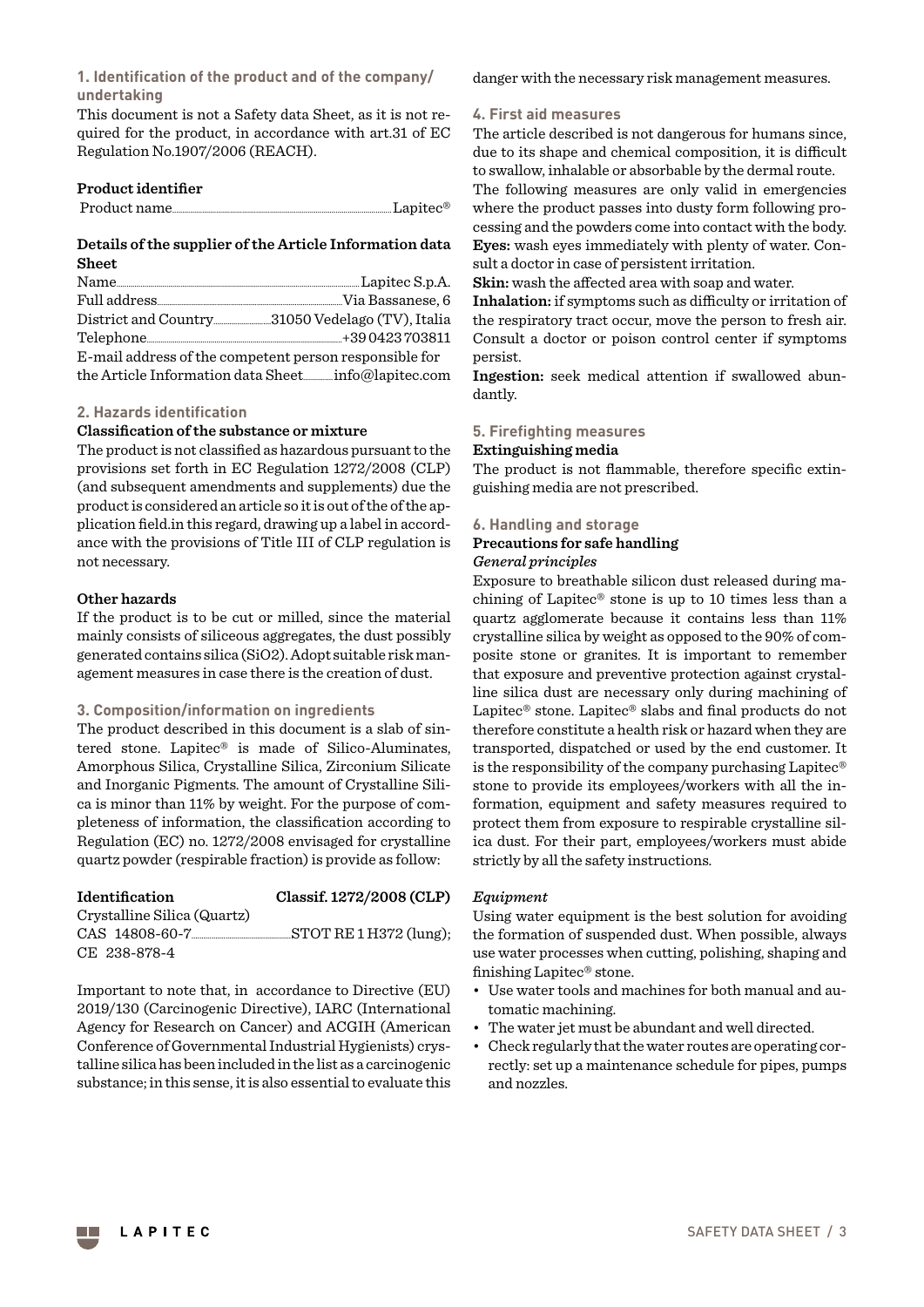- Take the right precautions to manage freezing of the water due to low operating temperatures.
- In workstations using water, use an electrical system that has been designed by professionals. The electrical equipment must have circuit breakers and electrical connectors that are sealable and water-resistant.
- Operators working in contact with water must be fitted out and must always wear plastic wellingtons

#### *Hygiene standards*

Personal hygiene is another important health and safety factor. The following specific steps should be taken.

- In the workplace provide workers with lavatories, showers, washbasins and personal lockers. The changing rooms must be divided into two separate areas: in the first the workers change into their clean work uniform and store their own clothes during their work shift. In the second the workers will remove the work clothes used in the daily work sessions. They must have a shower before putting on their own clothes.
- In the workplace the workers may use only the prescribed work clothes, including boots and socks. Workers must leave work clothes and footwear in the workplace and must never take them outside the workplace.
- Provide workers with an appropriate amount of clean work clothes, including changes of clothing. Workers who are exposed to silicon dust must have clothes made of a non-absorbent fabric.
- Make workers aware of the importance of keeping the work uniform separate from clean clothes.
- Workers must wash their hands and faces and change their clothes before eating and drinking.
- Eating, drinking and smoking must be allowed only in dedicated areas and never in areas in which there is a risk of exposure to dust.
- Do not use compressed air to clean work clothes.

#### *Preventive measures – Cleaning*

It is important to draw up a complete and structured cleaning programme because hazardous dust is very fine and can remain suspended in the air for days.

- Clean the workplace every day, paying attention to the floors and to all exposed surfaces.
- Check that the workstation is clean at the end of each shift.
- Ensure that there is a continuous and supervised programme of cleaning the equipment and tools.
- Use water or extraction for cleaning. For both solutions, provide an appropriate and suitably distributed number of water or extraction points.
- Never clean clothes, machinery or floors with compressed air or dry brushes as this will greatly increase the risk of exposure.
- Wash dust or waste deposits before drying them.
- Clean immediately in the event of accidental spillage of

dust and do not wait for scheduled cleaning.

- In the event of major spillages of dust, set up an appropriate extraction system that has been designed to prevent blockages or overloads during use.
- Workstations must have a solid floor that is water-resistant. It must also be of a colour that will highlight contamination by dust.
- Protect control panels with plastic barriers or rubber membranes.

#### *Management, adjustment and maintenance*

Ensure correct operation of the equipment by following the instructions in the supplier's manual.

- Keep all the tools in good condition.
- Do not alter the instrumentation without the manufacturer's prior approval.
- Keep the instructions on use and the diagram of the installed systems in a secure place that is easy to access.
- Check regularly incoming air flows and the air speed inside the conduit.
- Obtain a report from the installation technician on the systems installed that must show the air flows of all the inlets, air speed in the pipes and the pressure in the cleaning unit and in the filter.
- Visually verify, at least once a week, the state of the devices to detect any damage or malfunctions.
- If the instrumentation is used constantly, conduct the checks more frequently.
- If the instrumentation is used sporadically, check before it is used each time.
- Keep the inspection registers for the period of time specified by local law and for at least 5 years.

#### *Collateral risks*

Depending on the machining process and the organisation of the production system, the worker may be exposed to certain hazards;

- Take all the steps required to protect workers from the risks highlighted by the health and safety technicians.
- For all tasks, use the dedicated equipment and make sure that it is in perfect working order.
- Always use the personal protective equipment prescribed: gloves, dust masks, safety goggles, ear defenders, high-visibility jacket in storage areas, load-handling areas or in areas in which forklift trucks operate.
- Wear a helmet during handling of the slabs.
- All stands, both for storage and handling, must be fitted with safety rails to prevent items falling during removal or release.
- Workers using hoists, cranes or forklift trucks must have been properly trained.
- Inspect regularly the hoists, cranes or forklift trucks in accordance with current legislation and the manufacturer's instructions and use the assistance of a technical expert.

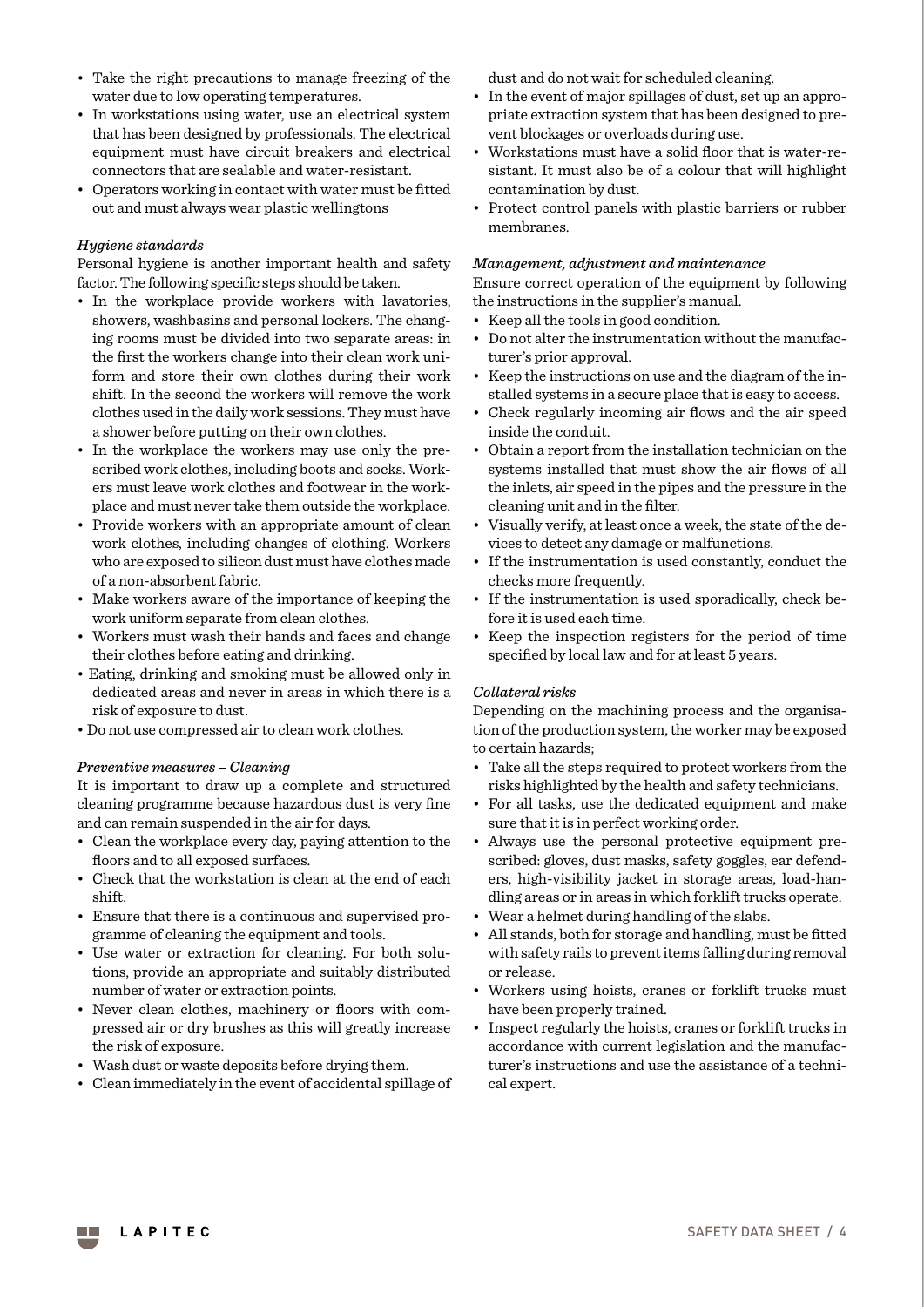- Inspect regularly that the wiring complies with current regulations and the manufacturer's instructions and use the assistance of a technical expert.
- Heavy material must be transported by mechanical means. Workers must not move or handle material weighing more than 20 kg or work in stress positions and must avoid repetitive movements.
- The edges of semifinished or broken Lapitec® stone can be very sharp.
- Workers handling Lapitec® stone must wear cut-resistant gloves and protective goggles.
- Waste material must be handled very carefully and must not be hit to reduce its dimensions.

#### *Installing Lapitec® tops*

In order to protect installation staff from the risks of processing in a non-protected environment, all machined Lapitec® items should be processed in the factory and not in the place of installation.

- The Lapitec® top must leave the workshop only after all the tasks have been performed that will prevent unnecessary finishing operations in the place of installation.
- Check the measurements before cutting the item so that it does not have to be altered during laying.
- If the top has to be finished in the place of installation, the finishing work must be performed in the open air or in a ventilated place, always using the required personal protective equipment to protect the eyes, hearing and respiratory tract.
- If dry processing is unavoidable, a portable dust-extraction system must be set up.
- When collecting processing waste, clean the top carefully and do not create dust.

Make sure that trimming, cutting or polishing the surface in the place of installation during laying or repair of the Lapitec® top carry no risk for the end user. Silicosis and the other diseases caused by respirable crystalline silica dust develop only after continuous and prolonged exposure. These dusts are released only during machining processes

### **7. Exposure controls/personal protection Cristalline Silica**

and not during normal use of the Lapitec® top.

#### Threshold Limit Value

| <b>TYPE</b> | <b>COUNTRY</b> | TWA<br>8h                                  | <b>STEL</b><br>15min | <b>NOTE</b> | TLV<br><b>BASES</b>              |
|-------------|----------------|--------------------------------------------|----------------------|-------------|----------------------------------|
|             |                | mq/m3                                      | ppm mg/m3 ppm        |             |                                  |
| TLV-ACGIH   |                | $0.025 \,\mathrm{mq/m}$ $3 \,\mathrm{[R]}$ |                      | A2          | Lung<br>fibrosis,<br>Lung cancer |
| EU          |                | $0,1$ (I)                                  |                      |             |                                  |

#### *Legend:*

 $(C) = Ceiling:$ Inhal = Inhalable Fraction; Resp = Respirable Fraction; Thora = Thoracic Fraction.

#### **Control parameters**

| Regulatory References: |                      |
|------------------------|----------------------|
|                        | TLV-ACGIH ACGIH 2019 |
| EU                     |                      |

#### **Exposure controls**

#### *Local filtering and ventilation systems*

Where it is not possible to avoid the formation of dust during the productive process, use properly designed filtering and ventilation systems to capture the breathable dust particles.

The filtering system must provide:

- Industrial extraction hoods
- Conduits for removing polluting agents
- Department for collecting and containing pollutant agents
- A filter positioned between the extractor and the fan
- Fans that direct the air flow and dispense clean air outside the machining area.

Follow these guidelines for the design of the ventilation system:

- Make sure that the workplace is well ventilated throughout, considering also the offices near the shop floor.
- Position the workstations as far away as possible from doors, windows and thoroughfares to prevent outside currents interfering with the local air extraction points.
- Place the extraction points directly in the places where dust forms.
- The dust must be filtered from the air flow of the local extraction points by extraction devices like sleeve or cyclone filters.
- Hermetically seal or carefully isolate the source of dust to prevent it spreading.
- Maintain the efficiency of the ventilation systems and monitor them with scheduled maintenance as prescribed by the manufacturers.
- Ensure that a flow of clean air replaces the extracted air.
- The outlet ports for the extracted air must be far away from doors, windows or thoroughfares so that persons are not exposed to the extracted air
- Prevent employees being exposed.
- Follow the manufacturer's instructions when replacing filters or other parts of the ventilation system.
- Pipes must be as short and straight as possible, avoid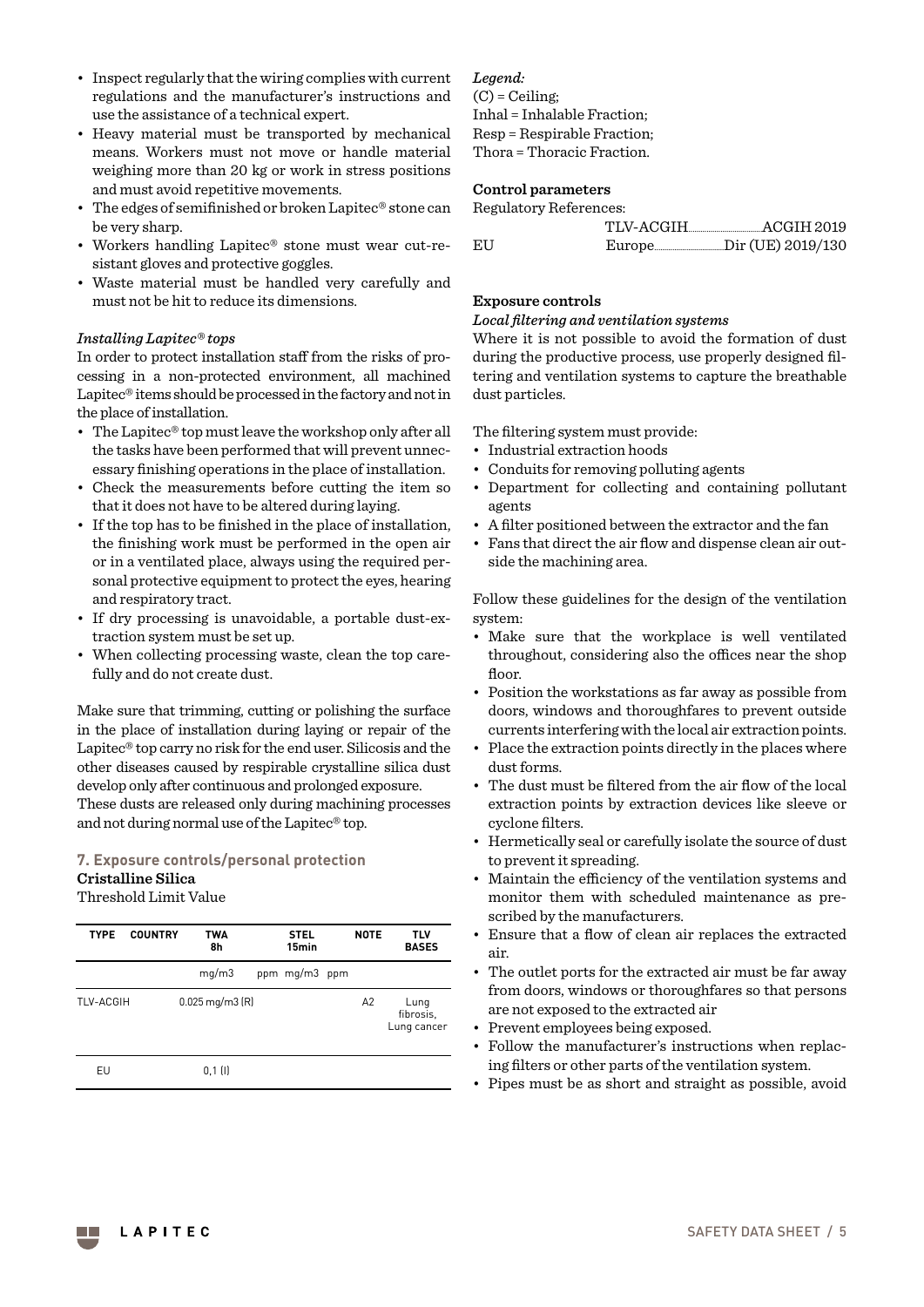long sections of flexible piping.

- Check the workstations regularly and provide the operators with the appropriate training.
- Pay attention to unusual noises in the extraction system as they could indicate malfunctions.
- Use professionals and chartered graduate engineers to design and install the ventilation systems.
- Access to the machining areas must be restricted to authorised persons.

#### *Ventilated work environments*

Efficient ventilation of the premises permits constant recirculation of air and extraction of suspended dust.

- Check that the building is suitably ventilated and if necessary use forced ventilation.
- Make sure that the ventilation system does not stir up the dust deposited and that the polluted air does not contaminate clean zones.
- Dust emissions from the extraction systems must comply with local environmental regulations

#### *Dust supervision and monitoring*

Supervise dust levels through continuous and thorough monitoring.

- Consult local regulations and current legislation like PEL (permitted exposure limit) and TLV (threshold limit value) that set the legal permitted exposure level limits allowed for the different types of respirable crystalline silica dust.
- Carry out the risk assessments to determine whether the existing dust control is adequate.
- Use the services of competent professionals to design the dust-monitoring systems and consult an industrial hygiene professional about the dust-sampling strategy.
- The experts appointed by the company and the workers' representatives must select the most suitable solutions in compliance with local regulations.
- Make sure that all the dust samples taken comply with local regulations.
- Keep a register of the dust samples taken and use a quality system.
- Also persons taking the samples must be equipped with respiratory protective equipment in the areas where this is required.
- Choose ceramic tiled walls and impermeable floors that are easy to clean.
- Use suitable signs and notices indicating the risks and the procedure to follow in workplaces in which exposure to respirable dust is possible.

#### *PPE personal protective equipment*

If it has not been possible to implement adequate active prevention measures, workers must wear personal protective equipment that must be used and replaced in accordance with manufacturers' instructions. Static and personal protective measures must be taken together with complementary measures.

- PPE (personal protective equipment) must be used in work areas where there is a risk of exposure to dust and must be clearly indicated by the appropriate notices.
- The PPE must comply with local operating regulations based on health and safety standards.
- Respiratory protection against silicon must be P3.
- Remember that a beard reduces the effectiveness of the protective mask. Workers with a beard must use suitable alternative respirators or devices.
- Workers must receive proper training in the use and maintenance of PPE and must always check its efficiency before use.
- Check that all workers use the correct PPE.
- Check that the building is properly ventilated and if necessary use forced ventilation.
- Store the register of the PPE given to workers.
- Keep the PPE in a clean environment before use.
- If necessary, use several different types of PPE, but make sure that they are compatible with one another.

#### *Employee training*

One of the central aspects for creating a secure workplace is ongoing training of all employees in specific

topics relating to their place of work.

- Create and implement guidelines for safe working and good practice in the workplace.
- Ensure that employees and new recruits follow a course on health, safety and cleaning in the workplace.
- Supplement training with different methods and aids: documentation, videos and group discussions.
- At the end of each session, evaluate the workers' knowledge and actual understanding of the training material.
- Inform workers of the risks and consequences for health of respirable crystalline silica dust, noise or hazards associated with their work.
- Provide the required information on the risks associated with machining the Lapitec® stone.
- Provide employees with the required information on the health risk of respirable crystalline silica dust.
- Provide training courses to instruct employees in the correct use of respiratory protective equipment or other personal protective equipment.
- Attendance at training sessions must be obligatory and recorded in an attendance register.
- Ask employees for their opinion on the courses held to improve the organisation of future training sessions.

#### *Health check*

The health check must be a process supplemented by local standards and regulations. It must include the following in all cases.

• Implement a health check programme for all employees who are exposed to respirable crystalline silica dust

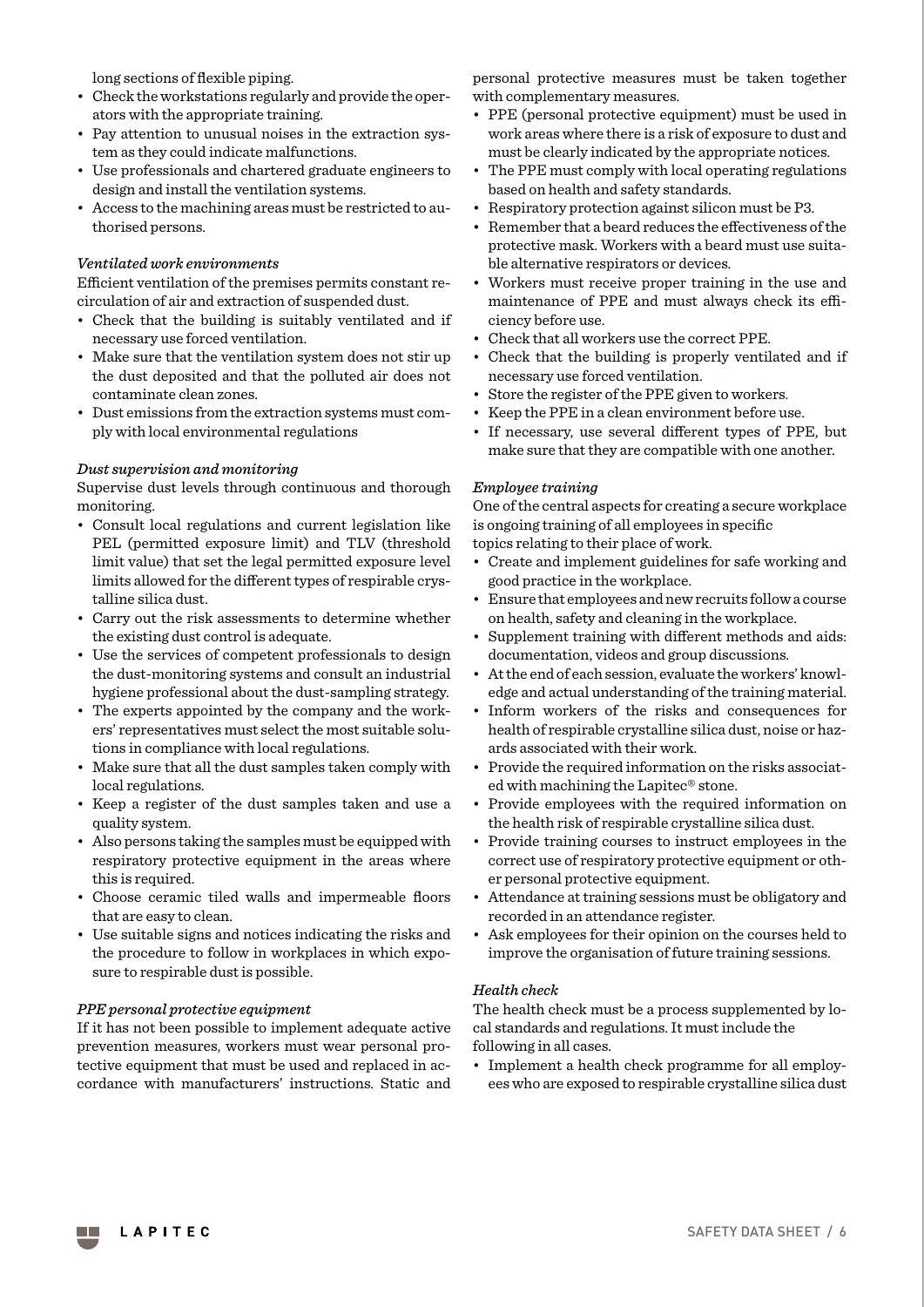that comprises medical tests and all the checks prescribed by local laws.

- The registers have to be archived for the period of time prescribed by local legislation even after an employee has ceased working for the company.
- If a worker is exposed to respirable crystalline silica dust he or she must be informed of the results of the personal medical monitoring.
- Workers below the age of 18 must not be exposed to respirable crystalline silica dust

#### **8. Physical and chemical properties**

#### **Information on basic physical and chemical properties** Appearance.................................................................................................................Solid, slab.

#### **9. Stability and reactivity**

The product is stable in normal conditions of use and storage.

#### **10. Toxicological information**

#### **Information on toxicological effects**

Dust generated during dry machining contains silica (SiO2).

Prolonged and/or intensive inhalation of respirable crystalline silica can cause lung fibrosis and silicosis.

The main symptoms of silicosis are coughing and difficulty breathing. People with silicosis showed a higher risk of contracting lung cancer.

The International Agency for Research on Cancer (IARC) believes that crystalline silica inhaled at the workplace can cause lung cancer in humans. However, it warns that the carcinogenic effect depends on the characteristics of the crystalline silica, as well as on external factors related to the biological and physical condition of the environment and people. (lARC Monographs on the valuation of Carcinogenic Risk to Humans, vol.68 Silica, Silicates, Dusts and Organic Fibres- Lyon, 15-22, Oct.96). According to the European Commission's Scientific Committee for Occupational Exposure Limits (SCOEL), "the main effect in humans of the inhalation of respirable crystalline silica is silicosis.

There is enough information to conclude that people with silicosis have a higher risk of contracting lung cancer (apparently this does not apply to employees not affected by silicosis exposed to silica dust in quarries and ceramic factories). Therefore, preventing the onset of silicosis will also reduce the risk of cancer. Since a clear threshold for the development of silicosis cannot be identified, any reduction in the exposure will reduce the risk of silicosis." Social dialogue agreement on silica: on April 25, 2006 the European social agreement on silica on "Workers' health protection through the good handling and use of crystalline silica and products containing it.

#### **11. Ecological information**

Use this product according to good working practices. Avoid littering. Inform the competent authorities, should the product reach waterways or contaminate soil or vegetation.

#### **12. Disposal considerations**

#### **Waste treatment methods**

Lapitec® is an inert material and a non-hazardous waste. However, follow national and regional regulations for disposal waste materials.

#### **13. Transport information**

The product is not dangerous under current provisions of the Code of International Carriage of Dangerous Goods by Road (ADR) and by Rail (RID), of the International Maritime Dangerous Goods Code (IMDG), and of the International Air Transport Association (IATA) regulations.

#### **14. Regulatory information**

#### **Safety, health and environmental regulations/ legislation specific for the substance or mixture**

|--|--|--|--|--|

Restrictions relating to the product or contained substances pursuant to Annex XVII to EC Regulation 1907/2 006............................................................................................................................................................None

Substances in Candidate List (Art. 59 REACH)........................On the basis of available data, the product does not contain any SVHC in percentage greater than 0,1%.

| Substances subject to authorisation (Annex XIV REACH) |  |
|-------------------------------------------------------|--|
| <u>None</u>                                           |  |

Substances subject to exportation reporting pursuant to (EC) Reg. 649/2012 .......................................................................................................None

Substances subject to the Rotterdam Convention ... .........................................................................................................................................................................None

| Substances subject to the Stockholm Convention |  |
|------------------------------------------------|--|
|                                                |  |

Healthcare controls ....................................Information not available

#### **15. Other information**

#### **Legend**

- ADR: European Agreement concerning the carriage of Dangerous goods by Road
- CAS NUMBER: Chemical Abstract Service Number
- CE50: Effective concentration (required to induce a 50% effect)
- CE NUMBER: Identifier in ESIS (European archive of

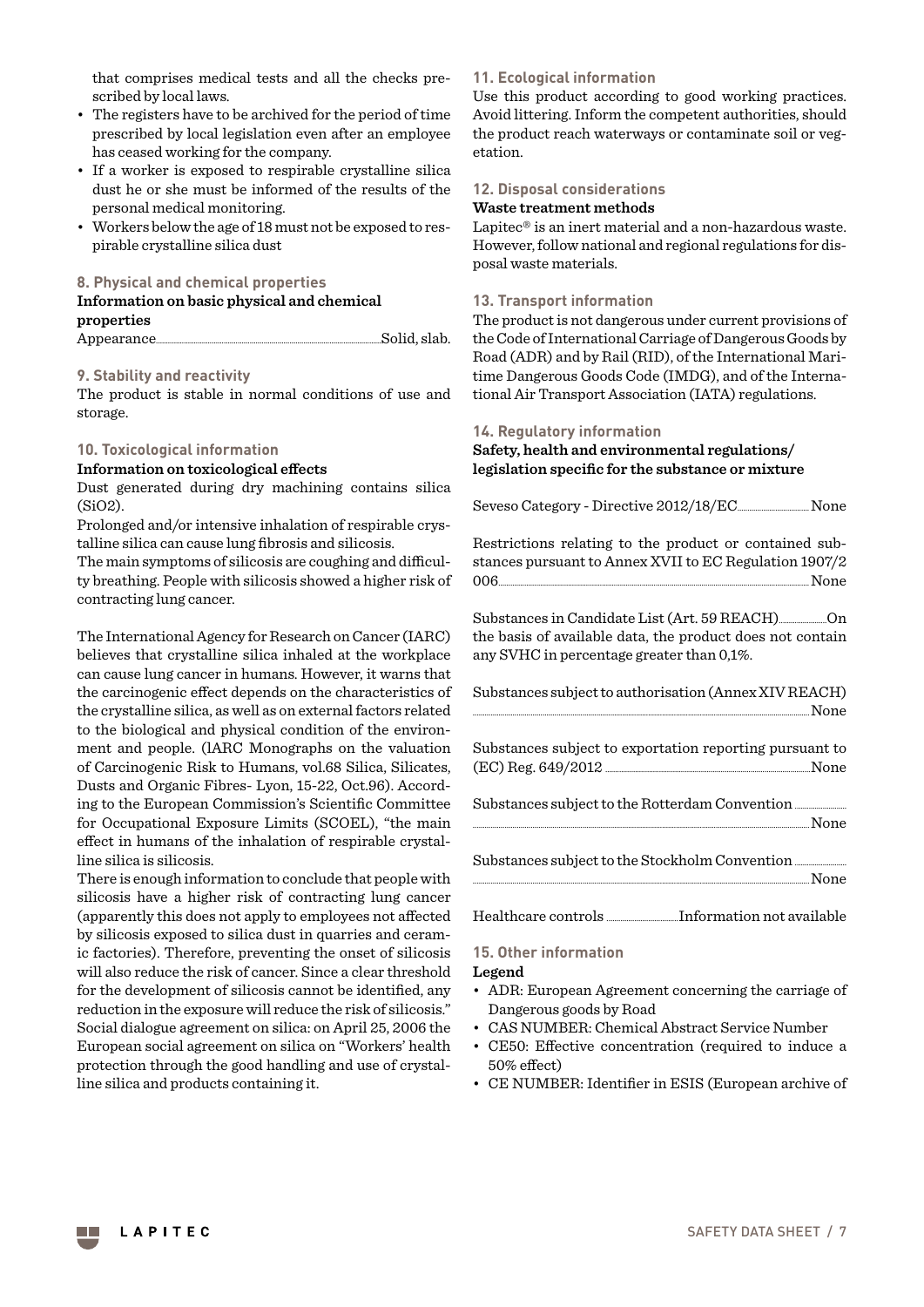existing substances)

- CLP: EC Regulation 1272/2008
- DNEL: Derived No Effect Level
- EmS: Emergency Schedule
- GHS: Globally Harmonized System of classification and labeling of chemicals
- IATA DGR: International Air Transport Association Dangerous Goods Regulation
- IC50: Immobilization Concentration 50%
- IMDG: International Maritime Code for dangerous goods
- IMO: International Maritime Organization
- INDEX NUMBER: Identifier in Annex VI of CLP
- LC50: Lethal Concentration 50%
- LD50: Lethal dose 50%
- OEL: Occupational Exposure Level
- PBT: Persistent bioaccumulative and toxic as REACH Regulation
- PEC: Predicted environmental Concentration
- PEL: Predicted exposure level
- PNEC: Predicted no effect concentration
- REACH: EC Regulation 1907/2006
- RID: Regulation concerning the international transport of dangerous goods by train
- TLV: Threshold Limit Value
- TLV CEILING: Concentration that should not be exceeded during any time of occupational exposure.
- TWA STEL: Short-term exposure limit
- TWA: Time-weighted average exposure limit
- VOC: Volatile organic Compounds
- vPvB: Very Persistent and very Bioaccumulative as for REACH Regulation
- WGK: Water hazard classes (German).

#### **General bibliography**

- 1. Regulation (EC) 1907/2006 (REACH) of the European Parliament
- 2. Regulation (EC) 1272/2008 (CLP) of the European Parliament
- 3. Regulation (EU) 790/2009 (I Atp. CLP) of the European Parliament
- 4. Regulation (EU) 2015/830 of the European Parliament
- 5. Regulation (EU) 286/2011 (II Atp. CLP) of the European Parliament
- 6. Regulation (EU) 618/2012 (III Atp. CLP) of the European Parliament
- 7. Regulation (EU) 487/2013 (IV Atp. CLP) of the European Parliament
- 8. Regulation (EU) 944/2013 (V Atp. CLP) of the European Parliament
- 9. Regulation (EU) 605/2014 (VI Atp. CLP) of the European Parliament
- 10. Regulation (EU) 2015/1221 (VII Atp. CLP) of the European Parliament
- 11. Regulation (EU) 2016/918 (VIII Atp. CLP) of the European Parliament
- 12. Regulation (EU) 2016/1179 (IX Atp. CLP)
- 13. Regulation (EU) 2017/776 (X Atp. CLP)
- 14. Regulation (EU) 2018/669 (XI Atp. CLP)
- 15. Regulation (EU) 2018/1480 (XIII Atp. CLP)

#### • The Merck Index. - 10th Edition

- Handling Chemical Safety
- INRS Fiche Toxicologique (toxicological sheet)
- Patty Industrial Hygiene and Toxicology
- N.I. Sax Dangerous properties of Industrial Materials-7, 1989 Edition
- IFA GESTIS website
- ECHA website
- Database of SDS models for chemicals Ministry of Health and ISS (Istituto Superiore di Sanità) - Italy

#### **Note for users**

#### *Disclaimer*

The information contained in this guide is based on the full extent of Lapitec S.p.A.'s knowledge at the moment of publication. The information provided is nevertheless a collection of recommended procedures. In a document that is a summary it is not possible to cover in depth all the health and safety matters touched upon. Any recommendation or piece of advice is general and cannot addressed the specific situations existing in all workplaces. No recommendation of products machines or instruments in this guide may be followed if by so doing any law, safety procedure or other regulations would be infringed. We also urge you to avail yourself of the services of a health and safety professional to limit the risks of respirable crystalline silica dust in any specific workplace.

Lapitec S.p.A. also points out that laws and regulations governing crystalline silica dust differ from country to country. We recommend checking and complying with local regulations governing places of work containing harmful dusts. If the recommendations contained in this guide differ from local regulations, local regulations must be complied with. None of the information contained in this Guide creates a contractual relationship between Lapitec S.p.A. and any transformer.

The information contained in the present sheet are based on our own knowledge on the date of the last version. Users must verify the suitability and thoroughness of provided information according to each specific use of the product. This document must not be regarded as a guarantee on any specific product property. The use of this product is not subject to our direct control; therefore, users must, under their own responsibility, comply with the current health and safety laws and regulations. The producer is relieved from any liability arising from improper uses. Provide appointed staff with adequate training on how to use chemical products.

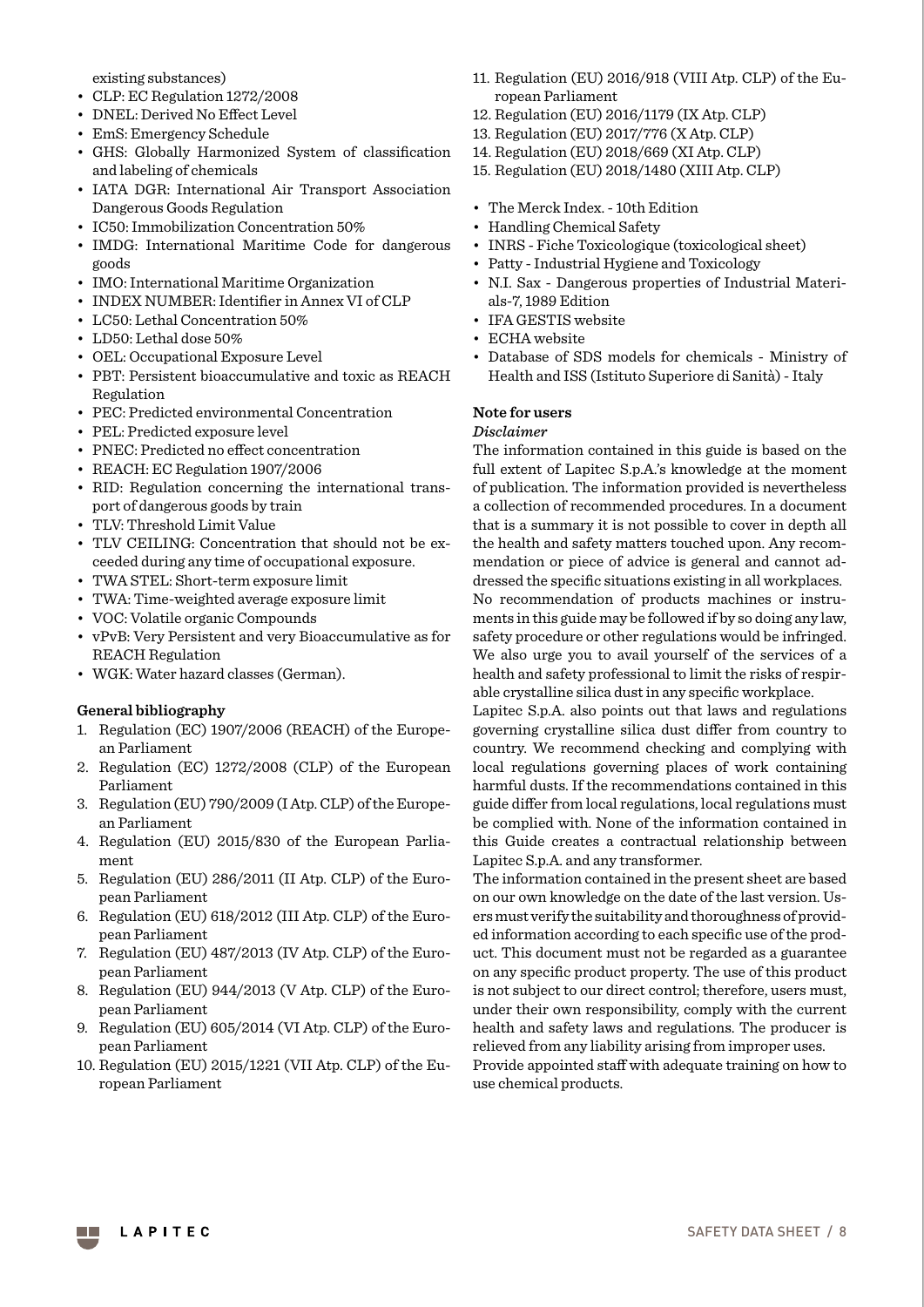## **Reception Confirmation**

Safety data sheet



| <b>APPROVED</b><br><b>FABRICATOR</b>  | Company name                 |
|---------------------------------------|------------------------------|
| <b>INFORMATION</b>                    | Address                      |
|                                       | City                         |
|                                       | Province                     |
|                                       | Post code                    |
|                                       | Country                      |
|                                       | Telephone                    |
|                                       | "Approved Fabricator" number |
|                                       | Name                         |
|                                       | Date                         |
|                                       | Sign                         |
| <b>OFFICIAL</b><br><b>DISTRIBUTOR</b> | Company name                 |

#### **ATTENTION**

The "Good Practice Guide" includes important information and instructions on health and safety protection (including health risks related to respirable silica dust and protective measures). All local health and safety laws and regulations must be observed. We also recommend taking the advice of a professional on safety and health to take all the measures required by law.